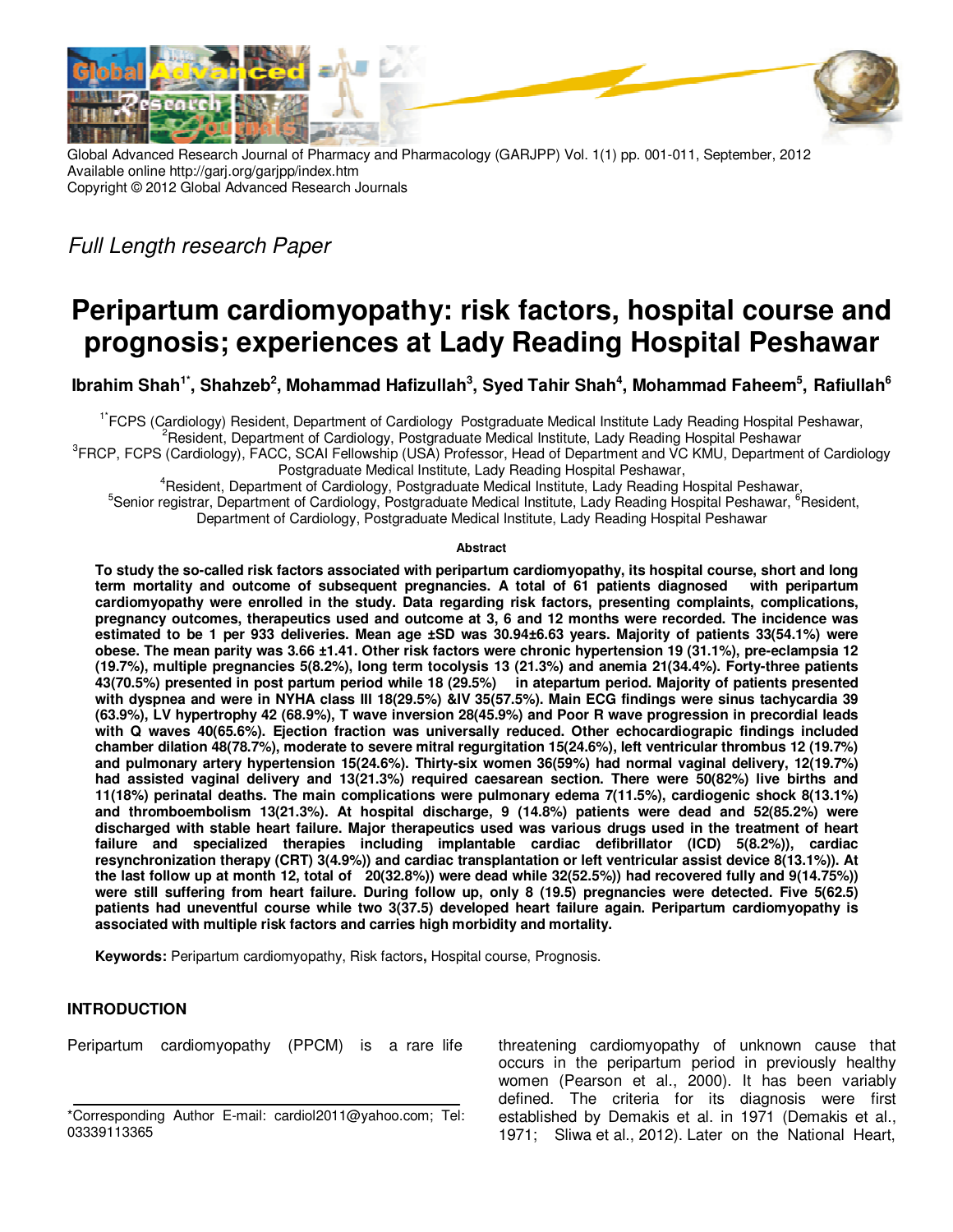Lung, and Blood Institute and the Office of Rare Diseases workshop adopted the modified definition in 2000 (Pearson et al., 2000). In 2010, the European Society of Cardiology Working Group on Peripartum Cardiomyopathy proposed a modification to the existing definition of PPCM (Hasan et al., 2010). According to the first two definitions it must develop during the last month of pregnancy or within 5 months of delivery in absence of preexisting heart diseases with evidence of left ventricular dysfunction (i.e., left ventricular ejection fraction <45% on echocardiography) and no other identifiable cause responsible for heart failure. Its incidence is quoted as 1: 3500 to 1: 1400 for the USA and Europe, 1: 1000 for South Africa and 1 in 299 for Haiti (Sakakibara et al., 1970) (8) In Pakistan its incidence is estimated to be 1 in 837 deliveries in one study (Gouley et al., 1937).

A relationship between pregnancy and dilated cardiomyopathy was first noted in 1870 when Virchow and Porak first reported autopsy evidence of myocardial degeneration in patients who died in the puerperium (Gouley et al., 1937). In 1937 Gouley et al. described the clinical and pathologic features of seven pregnant patients who had severe and often fatal heart failure. Four of the seven patients died; the autopsy demonstrated enlarged hearts with widespread severe focal areas of necrosis and fibrosis. These findings were atypical compared with those of other patients with myocardial failure. Therefore the authors proposed that this heart failure was related to pregnancy and the puerperium either directly or indirectly (Heider et al., 1999).

Risk factors for PPCM classically identified in the literature include multiparity, advanced maternal age, multifetal pregnancy, preeclampsia and gestational hypertension, obesity, malnutrition and African American race ((Demakis et al., 1971; Ansari et al., 2002) A number of possible causes have been proposed for PPCM including myocarditis, abnormal immune response to pregnancy, maladaptive response to the hemodynamic stresses of pregnancy, stress-activated cytokines, cardiotropic viruses, micronutrient or trace mineral deficiencies , genetics and prolonged tocolysis (Pearson et al., 2000; Pierce, 1962, Massad et al., 1993; Pearl, 1995; Pyatt and Dubey, 2011; O'Connell et al., 1987). Recent evidence suggests a role for a 16 kDa prolactin derivative produced by proteolytic cleavage of prolactin secondary to unbalanced oxidative stress present during late pregnancy and early puerperium (Lee, 1991).

Patients with peripartum cardiomyopathy present with typical symptoms and signs of heart failure. The majority of cases occur after delivery and in the immediate post partum period. The diagnosis requires echocardiograpic information and rests on the presence of left ventricular systolic impairment. Medical treatment of peripartum cardiomyopathy is similar to treatment of congestive heart failure. Immunosuppressive therapy can be

considered for women with myocarditis. Maternal mortality from peripartum cardiomyopathy in United States has been reported to be  $25-50\%$ .<sup>16,17</sup> Normalization of heart size and resolution of congestive heart failure within 6 months after delivery is a good prognostic sign with mortality rare among these patients (Ansari et al., 2002).

Patients with peripartum cardiomyopathy require counseling concerning the risk of a subsequent pregnancy. Patients without resolution of their cardiomyopathy are at significant risk for death or exacerbation of the disease and should be advised to avoid pregnancy (Ansari et al., 2002). However a few studies Suggested that 20% of patients experienced transient exacerbation during subsequent pregnancy even after complete resolution of cardiac dysfunction (Fett et al., 2005).

Peripartum cardiomyopathy is a rare lethal disease about which little is known (Pearson et al., 2000). It is especially true at our provincial and national level where data about it are limited. The aim of this paper was to assess the incidence, risk factors, hospital course and outcome of peripartum cardiomyopathy in our set up.

# **MATERIALS AND METHODS**

This descriptive study was conducted from January 1st 2008 to Dec 30th 2011 in the department of cardiology, postgraduate medical institute, govt lady Reading hospital Peshawar. Hospital ethical committee approved study protocol. Peripartum cardiomyopathy was diagnosed as given in the introduction. The mortality rate mentioned in one study is 25-50%.<sup>54</sup> Using World Health Organization table for sample size determination with confidence level of 95%, margin of error 10% and the above response distribution, sample size of 100 to 225 patients is needed. However due the rare nature of the disease we collect only 61 patients. Patients of any age fulfilling the above diagnostic criteria were enrolled in the study. Patients with previous history of cardiac disease including valvular heart disease, congenital heart diseases, cardiomyopathies of any cause and pulmonary artery hypertension either primary or secondary, cardiac failure due to severe preeclampsia, fluid overload and amniotic fluid embolism were excluded. Patients with normal echocardiograpic findings were also excluded from the study. Informed written consent was obtained from each patient. Permanent residential address and telephone number was obtained from every patients to ensure effective follow up. Every patient is given a computer ID to ensure data retrieval.

During evaluation of patients, risk factors responsible for PPCM including age, race, parity, twin pregnancy, obesity, chronic hypertension, preeclampsia and malnutrition were noted. Chronic hypertension was taken as elevated blood pressure of > 140/90 mm of Hg on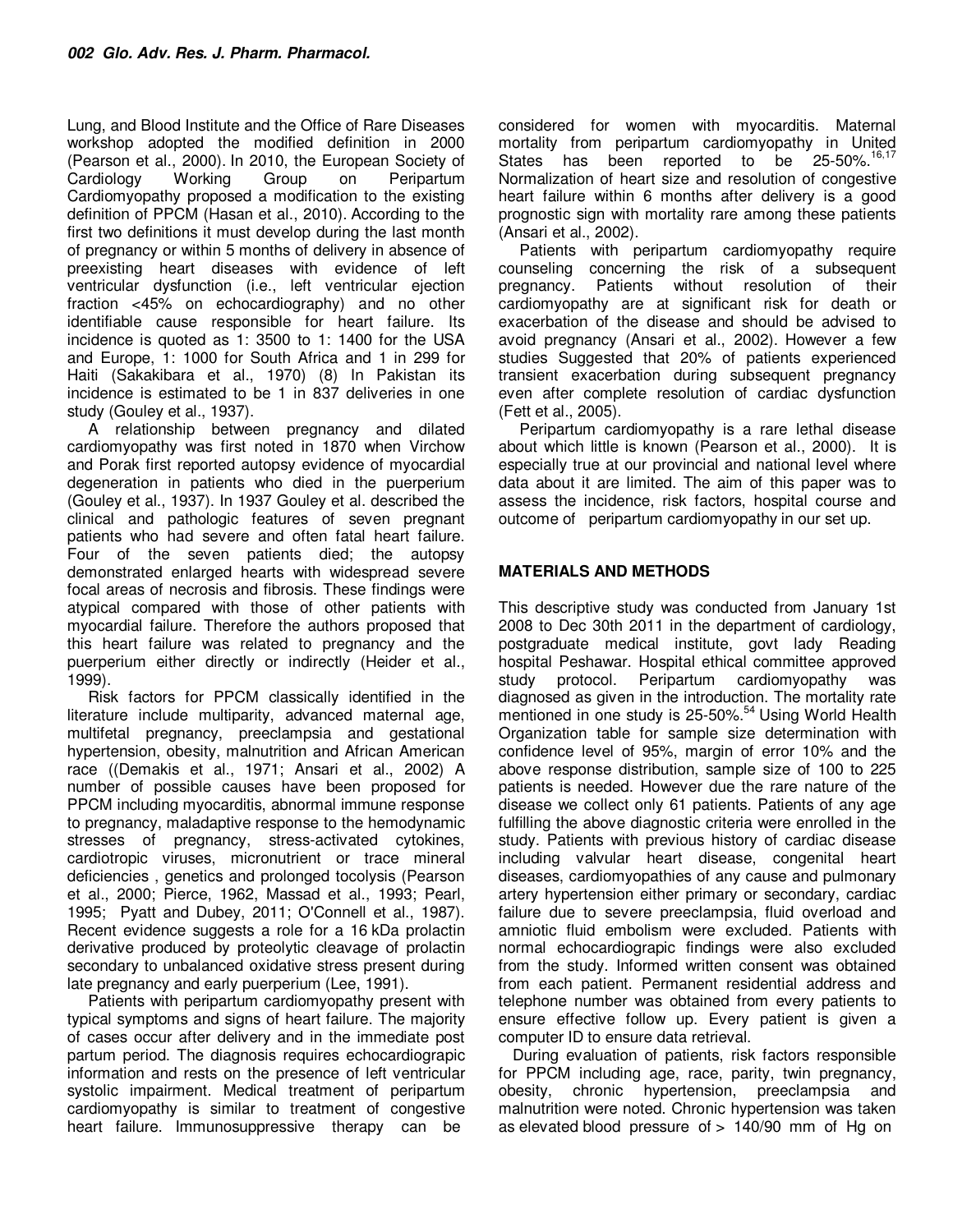three occasions and pre-eclampsia as blood pressure of > 140/90 with proteinuria after 20 weeks of pregnancy. Obesity was defined as Body Mass Index (BMI) of > 30. Considering an average weight gain of 8-12 Kg in pregnancy with no idea in most of the patients of prepregnancy weight, BMI was taken as estimates of obesity in the study patients.

Presenting clinical features including atepartum or postpartum status, dyspnea, cough, haemptysis and fatigue were noted. ECG features like sinus tachycardia, left ventricular hypertrophy, repolarization changes, premature ventricular contractions, T wave inversion, low voltage QRS and left bundle branch block were recorded. Echocardiograpic features like chamber dilation, ejection<br>fraction, mitral regurgitation, pulmonary artery fraction, mitral regurgitation, pulmonary artery hypertension and left ventricular thrombus were recorded. Chamber size was measured using twodimensional (2-D) short axis view and applying M-Mode. Left ventricular diastolic dimension greater than 5.5 cm was taken as chamber dilation. Ejection Fraction was measured with Simpson's method and considered low when less than 45 and normal when greater than 55.

Patients were treated on standard lines for heart failure according to the current 2010 ESC guidelines for HF and monitored for complications including cardiogenic shock, pulmonary edema, thromboembolism, ventricular tachycardias, atrial fibrillation and cardiopulmonary arrest. Complications were managed on standard lines and need for ICU care was assessed. Candidacy for ICD, CRT, LV assist device and cardiac transplant was assessed using current european guidelines. Patients who died during hospitalization were recorded. Patients, once stabilized, were discharged on standard medical therapy and scheduled for follow up at 1, 3, 6 and 12 months. If patients needed rehospitalization she was admitted with same ID to ensure correct number of hospitalization. At the expected date of follow up, telephone reminder was given to patients or her relatives about follow up. AT follow up it was confirmed that patient is alive and her NYHA class was noted. ECG and echocardiography were performed and parameters noted. Recovery was assessed by improvement in functional class of dyspnea and ejection fraction on repeat echocardiogram.

During follow up particular attention was focused on the occurrence of subsequent pregnancies. Patients were followed for eighteen months and pregnancy screening was done with ß- HCG pregnancy test.

#### **Operational Definitions**

# **Ventricular Tachycardia**

It was defined by the occurrence of a series of three or more consecutive premature ventricular complexes on ECG whose duration exceeds 120 ms with the ST–T vector pointing opposite the major QRS deflection.

#### **Cardiac Arrest**

It was defined by the presence of irregular undulations of varying contour and amplitude, without possible distinction of QRS complexes, ST segment or T waves in the presence of unrecordable carotid pulse and blood pressure.

# **Atrial Fibrillation**

It is the Irregular interval between QRS Complexes with absent P wave in two or more leads on surface ECG.

# **Left Ventricular Hypertrophy**

Any one the following criteria if positive were considered as LV hypertrophy. Sokolow-Lyon index:  $SV_1 + (RV_5)$  or  $RV_6$ ) > 3.5 mV, RaVL > 1.1 mV. Cornell voltage criteria:  $SV_3 + SaVL \geq 2.0$  mV.

# **Pulmonary Edema**

It was defined as breathlessness (by asking from patient to be present at rest or 10 meters walking), bilateral chest crepitations, S3 gallop on auscultation and heart rate of >120 bpm.

# **Cardiogenic Shock**

It was defined as systolic blood pressure of <90 mm Hg for more than one hour that is not responsive to intravenous normal saline administration and associated with signs of hypo perfusion i.e. cyanosis, cold extremities, changes in mental status (disoriented in time, place and person), persistent oliguria (urine output less than 400ml/24 h measured with Foley's catheter or condom catheter attached to urine bag).

# **Thromboembolism**

Clinically manifested embolization of left ventricular thrombus to brain (focal neurological deficits), abdominal organs (abdominal pain and tenderness) and lower limbs (impalpable pulses) or pulmonary embolism (dyspnea, chest pain and CT angiography evidence of pulmonary emboli) from deep venous thrombosis.

# **Stastical Analysis**

It was performed using statistical package for social sciences (SPSS) version 19.00. Numerical variables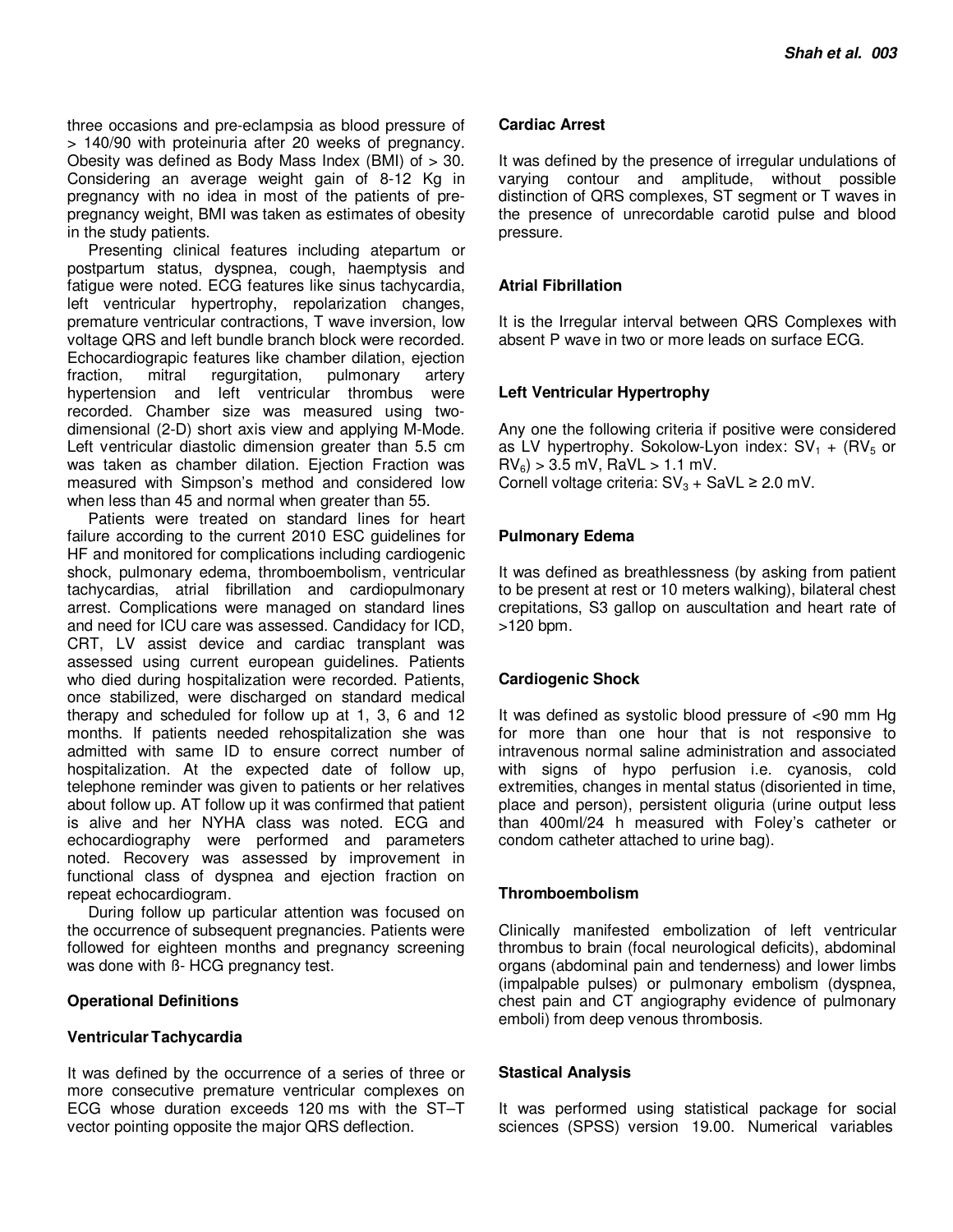| <b>Characteristics</b> | NO (%)   | <b>Mean±SD</b>   |
|------------------------|----------|------------------|
| Age(Years)             |          | $30.94 \pm 6.63$ |
| 18-30                  | 28(45.9) |                  |
| >30                    | 33(54.1) |                  |
| <b>White Race</b>      | 43(70.5) |                  |
| <b>Black Race</b>      | 18(29.5) |                  |
| Parity                 |          |                  |
| 1                      | 3(4.9)   |                  |
| 2                      | 9(14.8)  |                  |
| ≥3                     | 49(80.3) |                  |
| Mean parity            |          | 3.66±1.41        |
| Multiple Pregnancy     | 5(8.2)   |                  |
| Chronic hypertension   | 19(31.1) |                  |
| Pre-eclampsia          | 12(19.7) |                  |
| Body weight (Kg)       |          | 73.5±6.91        |
| Obesity                | 33(54.1) |                  |
| Anemia                 | 21(34.4) |                  |
| Smoking                | 0        |                  |
| Alcoholism             | 0        |                  |
| Long-term Tocolysis    | 13(21.3) |                  |

**Table 1.** summarizing the so-called risk factors responsible for peripartum cardiomyopathies.

were presented as mean±SD and categorical variables as frequency and percentages. All the data were presented in the forms of tables.

# **RESULTS**

A total of 61 patients were included in the study. The mean age was 30.94±6.63 years. Patients from 18-30 years were 28(45.9) while patients above 30 years were 33 (54.1%). Patients with white race were 43(70.5%) while patients with black race were 18(29.5%). Most of patients 33(54.1%) were obese with mean body weight of 73.5±6.91kg. The mean parity was 3.66 ±1.41. Majority 49(80.3%) had more than three children. Other risk factors were chronic hypertension 19 (31.1%), preeclampsia 12 (19.7%), multiple pregnancy 5(8.2%), long term tocolysis 13 (21.3%) and anemia 21(34.4%). The incidence was estimated to be 1 per 933 deliveries. These are summarized in table 1.

Forty-three patients 43(70.5%) presented in post partum period while 18 (29.5%) in atepartum period. Majority of patients presented with dyspnea and were in NYHA class ІІІ 18(29.5%) &IV 35(57.5%). Other presenting complaints were chest pain 36(59%), palpitation 27(44.3%), cough 27(44.3%) and fatigue 30(49.2%).Mean delay in diagnosis was 6.5±3.8 days. These are summarized in table 2.

Main ECG findings were sinus tachycardia 39 (63.9%), LV hypertrophy 42 (68.9%), T wave inversion

28(45.9%), Poor R wave progression in precordial leads with Q waves 40(65.6%), frequent premature ventricular contractions (PVCs) 13(21.3%) and left bundle branch block 9(14.8%). Mean ejection fraction was 29.29±10.06 and it was universally reduced. Other echocardiograpic findings included chamber dilation 48(78.7%), moderate to severe mitral regurgitation 15(24.6%), left ventricular thrombus 12(19.7%) and pulmonary artery hypertension 15(24.6%). These are summarized in table 3.

Thirty-six women 36(59%) had normal vaginal delivery, 12 (19.7%) had assisted vaginal delivery and 13(21.3%) required caesarean section. There were 50(82%) live births and 11(18%) perinatal deaths. These are summarized in table 2.

Hospital course was complicated in few patients. The main complications were pulmonary edema 7(11.5%), cardiogenic shock 8(13.1%), pericardial effusion 5(8.2%), thromboembolism 13(21.3%), ventricular tachycardias 8(13.1%), atrial fibrillation 8(13.1%) and cardiopulmonary arrest 5(8.2%). Twenty-three patients 23(37.7%) needed intensive care (ICU). Mean hospital stay was 6.62±2.31. At hospital discharge 9 (14.8%) were dead and 52(85.2%) were discharged with stable heart failure. These are summarized in table 4.

During hospitalization patients were treated on standard lines for heart failure. Major therapeutics used were intravenous frusimide 61(100%), frusimide/ spirolactone combination 61(100%), metolazone 16(26.22%), angiotensin converting enzyme inhibitors (ACEI) 39(63.9%), angiotensin receptor blockers (ARBs)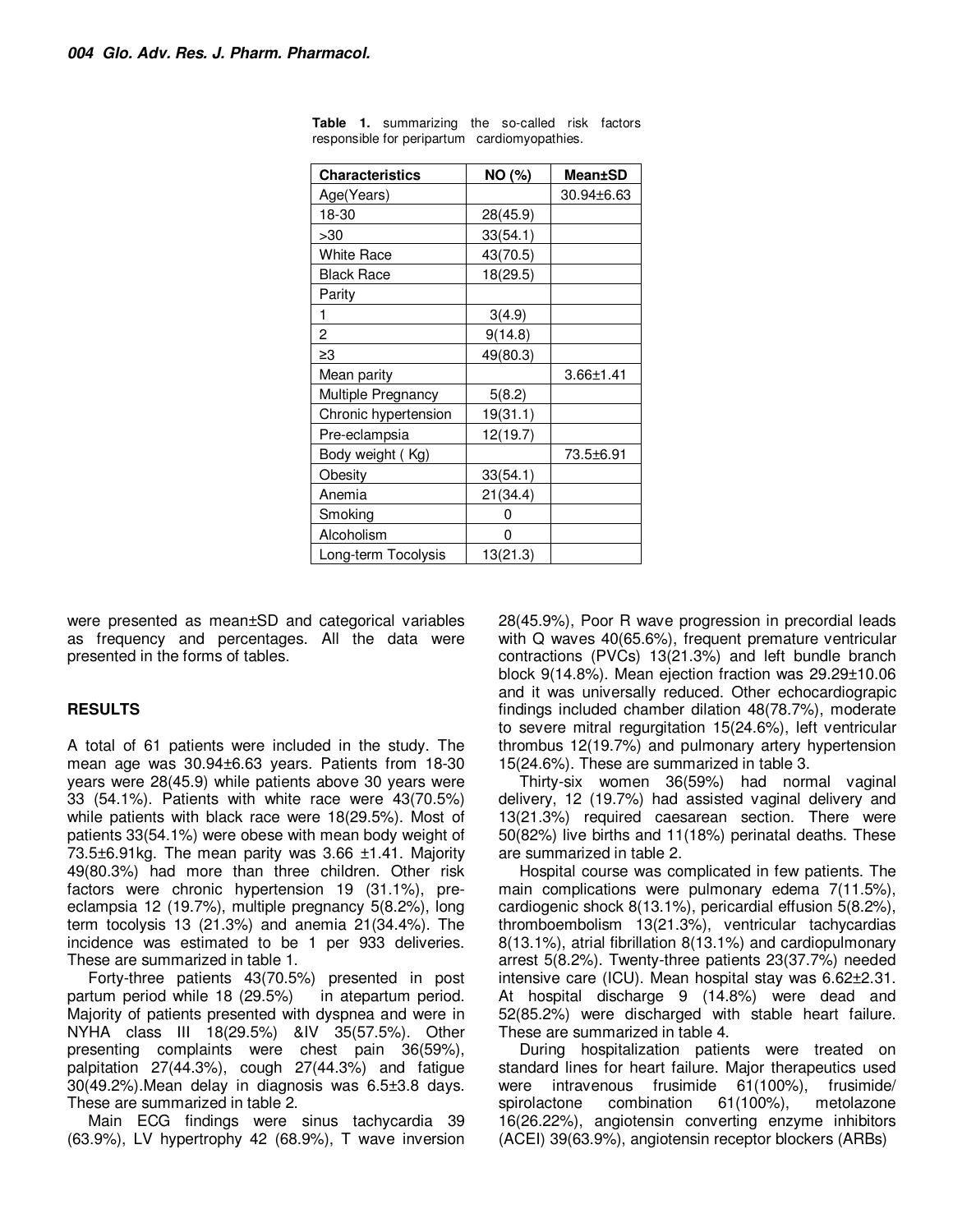| <b>Characteristics</b>           | NO (%)   | Mean±SD       |
|----------------------------------|----------|---------------|
| NYHA Functional class            |          |               |
| Ш                                | 8(13.1)  |               |
| Ш                                | 18(29.5) |               |
| IV                               | 35(57.5) |               |
| Chest pain                       | 36(59)   |               |
| palpitation                      | 27(44.3) |               |
| Cough                            | 27(44.3) |               |
| Fatigue                          | 30(49.2) |               |
| Ante partum Presentation         | 18(29.5) |               |
| Postpartum Presentation          | 43(70.5) |               |
| Delay in diagnosis(days)         |          | $6.5 \pm 3.8$ |
| Normal Vaginal Delivery          | 36(59)   |               |
| <b>Assisted Vaginal Delivery</b> | 12(19.7) |               |
| <b>Caesarian Section</b>         | 13(21.3) |               |
| Baby Alive                       | 50(82)   |               |
| <b>Baby Dead</b>                 | 11(18)   |               |

**Table 2.** summarizing clinical presentation, mode of delivery and baby condition in patients with peripartum cardiomyopathies.

**Table 3.** summarizing investigation findings in patients with peripartum cardiomyopathies.

| <b>Investigation Findings</b>                                | NO(%)    | <b>Mean</b> ±SD |
|--------------------------------------------------------------|----------|-----------------|
| <b>Presenting ECG Findings</b>                               |          |                 |
| Sinus Tachycardia                                            | 39(63.9) |                 |
| Left ventricular hypertrophy                                 | 42(68.9) |                 |
| T wave inversion                                             | 28(45.9) |                 |
| in<br>- R<br>progression<br>Poor<br>wave<br>precordial leads | 40(65.6) |                 |
| Left Bundle Branch Block                                     | 9(14.8)  |                 |
| <b>Frequent PVCs</b>                                         | 13(21.3) |                 |
| <b>Echocardiograpic Findings</b>                             |          |                 |
| Ejection fraction (EF %)                                     |          | 29.29±10.06     |
| Chamber dilation                                             | 48(78.7) |                 |
| mitral<br>Moderate<br>Severe<br>to<br>regurgitation(MR)      | 15(24.6) |                 |
| Left ventricular thrombus                                    | 12(19.7) |                 |
| Pulmonary artery hypertension                                | 15(24.6) |                 |

5(8.2), hydralazine/nitrates combination 16(26.2), beta blockers 43(70.5%), bromocriptine 23(37.7%), digoxin 26(42.6%) and warfarin 12(19.7%). Some patients needed specialized therapies for heart failure including implantable cardiac defibrillator (ICD) 5(8.2%), cardiac resynchronization therapy (CRT) 3(4.9%) and cardiac transplantation or left ventricular assist device 8(13.1%). These are summarized in table 6.

Follow up at 3rd month, six more 6(9.8%) patients were dead while 33 (54.1%) r ecovered and 13 (21.3%)

had heart failure. At 6th month follow up death rate was 3(4.9%), recovery 32(52.5%) and heart failure 11(18.03%). At 12th month follow up two more 2(3.3%) patients had died. Thirty-two 32(52.5%) patients had full recovery while 9(14.75%) were still suffering from heart failure. At the last follow up, total of 20(32.8%) were dead while 32(52.5%) had recovered fully and 9(14.75%) were still suffering from heart failure. These are summarized in table 6.

Particular attention was focused on subsequent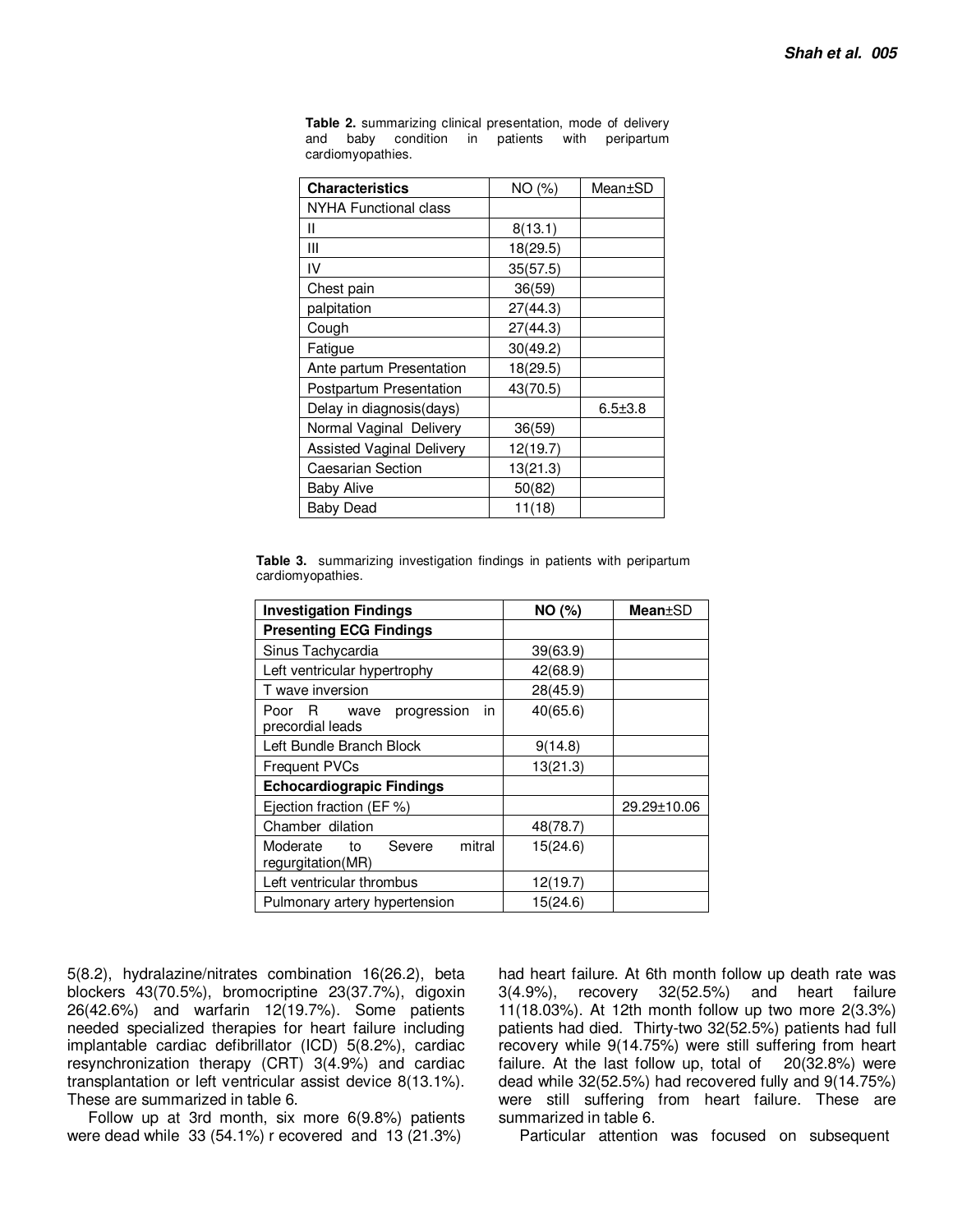| <b>Complication</b>                 | <b>Frequency</b><br>(percentage<br>%) |
|-------------------------------------|---------------------------------------|
| Ventricular<br>tachycardia          | 8(13.1)                               |
| Atrial Fibrillation (AF)            | 8(13.1)                               |
| <b>Cardiopulmonary Arrest</b>       | 5(8.2)                                |
| Pulmonary edema                     | 7(11.5)                               |
| Cardiogenic Shock                   | 8(13.1)                               |
| Pericardial effusion                | 5(8.2)                                |
| Thromboembolism                     | 13(21.3)                              |
| Need for intensive<br>care<br>(ICU) | 23(37.7)                              |

**Table 4.** summarizing complications during hospitalization in patients with peripartum hospitalization in cardiomyopathies.

**Table 5.** Summarizing outcomes at hospital discharge, at 3 months, 6months and 12 months in patients with peripartum cardiomyopathies

| <b>Outcomes at Hospital</b>                   | NO (%)    | <b>Mean</b> ±SD |
|-----------------------------------------------|-----------|-----------------|
| death<br>first<br>Hospital<br>at<br>admission | 9(14.8)   |                 |
| Discharge with stable heart<br>failure        | 52(85.2)  |                 |
| Hospital stay(days)                           |           | $6.62 \pm 2.31$ |
| <b>At 3 Months</b>                            |           |                 |
| Ejection Fraction (EF %) at<br>3 months       |           | 48.04±13.84     |
| Deaths at 3 months                            | 6(9.8)    |                 |
| Recovery at 3 months                          | 33(54.1)  |                 |
| Heart failure at 3 months                     | 13(21.3)  |                 |
| At 6 Months                                   |           |                 |
| Ejection Fraction (EF %) at<br>6 months       |           | 50.34±14.44     |
| Deaths at 6 months                            | 3(4.9)    |                 |
| Recovery at 6 months                          | 32(52.5)  |                 |
| Heart failure at 6 months                     | 11(18.03) |                 |
| At 12 Months                                  |           |                 |
| Ejection Fraction (EF %) at<br>12months       |           | 53.37±11.56     |
| Deaths at 12 months                           | 2(3.3)    |                 |
| Recovery at 12 months                         | 32(52.5)  |                 |
| Heart failure at 12 months                    | 9(14.75)  |                 |
| <b>Total</b>                                  |           |                 |
| Recurrent Hospitalization                     |           | $2.88 \pm 2.09$ |
| Total recovery                                | 32(52.5)  |                 |
| Patients left with disabling<br>heart failure | 9(14.75)  |                 |
| Total death<br>since<br>diagnosis             | 20(32.8)  |                 |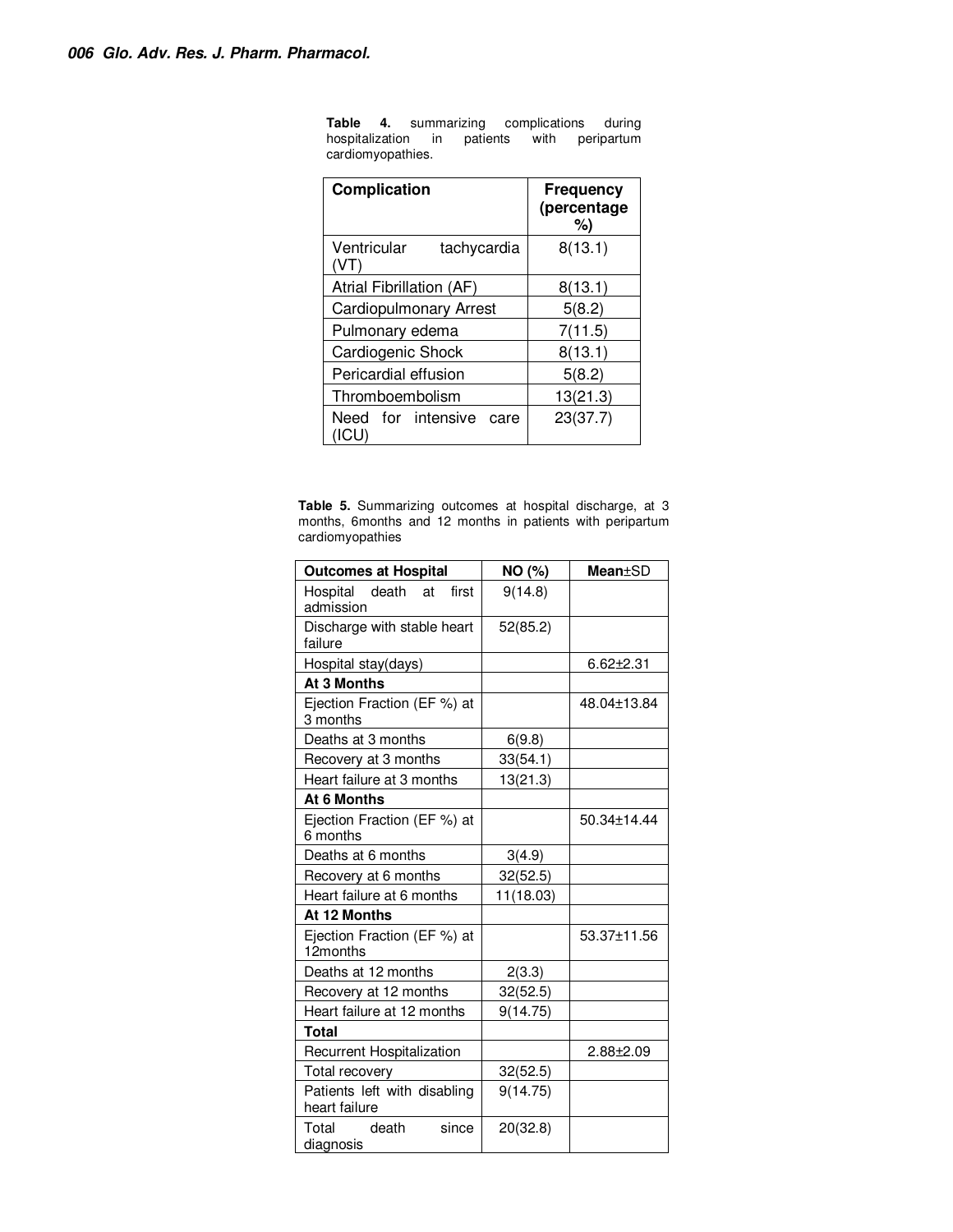| <b>Therapeutics</b>                                  | <b>Frequency</b><br>(%) |
|------------------------------------------------------|-------------------------|
| Drugs                                                |                         |
| Inotropic support                                    | 20(32.8)                |
| Intravenous frusimide                                | 61(100)                 |
| Frusimide/Spironolactone<br>combination              | 61(100)                 |
| Metolazone                                           | 16(26.22)               |
| Angiotensin converting<br>enzyme<br>inhibitors(ACEI) | 39(63.9)                |
| Angiotensin receptor blockers(ARBs)                  | 5(8.2)                  |
| Hydralazine and nitrates                             | 16(26.2)                |
| Beta blockers                                        | 43(70.5)                |
| Bromocriptine                                        | 23(37.7)                |
| Digoxin                                              | 26(42.6)                |
| Warfarin                                             | 12(19.7)                |
| Need for Specialized Therapies                       |                         |
| Candidate for ICD                                    | 5(8.2)                  |
| Candidate for CRT                                    | 3(4.9)                  |
| Candidate for cardiac Transplant/LV<br>Assist Device | 8(13.1)                 |

**Table 6.** Showing frequency of therapeutics used in patients with peripartum cardiomyopathies

> **Table 7**. Showing outcome of subsequent pregnancies during follow up in patients with peripartum cardiomyopathies

| <b>Variables</b>                          | Frequency<br>(percentage<br>%) |
|-------------------------------------------|--------------------------------|
| Total patients followed                   | 41                             |
| Abstinence<br>from<br>pregnancy           | 33(80.48)                      |
| Pregnancy occurred                        | 8(19.5)                        |
| Asymptomatic<br>during<br>pregnancy       | 5(62.5)                        |
| Heart failure reoccur<br>during pregnancy | 3(37.5)                        |
| Death                                     |                                |

pregnancies. We followed forty one patients. Due to effective counseling we were able to detect only 8 (19.5%) pregnancies. These were patients who had recovered fully from their initial illness. Among these patients five 5(62.5%) had uneventful course while two 3(37.5%) developed heart failure again. No death occurred in these patients. These are summarized in table 7.

#### **DISCUSSION**

Peripartum cardiomyopathy is an uncommon form of congestive heart failure affecting women in the last months of pregnancy or early puerperium with potentially devastating consequences.<sup>5</sup> Very little is known about the incidence of PPCM. From the available literature, the incidence of PPCM appears to be around 1 in 2500–4000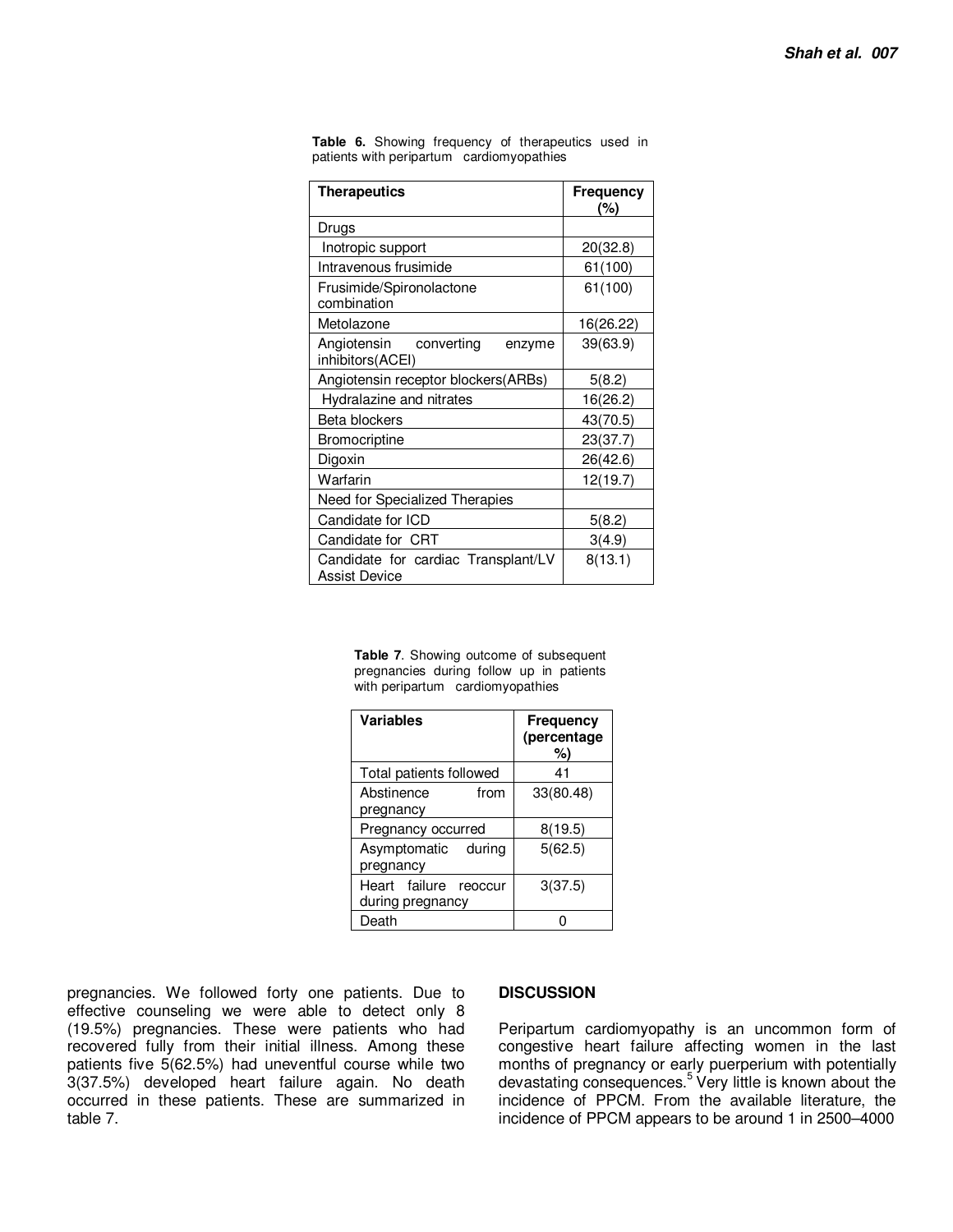in the USA, 1 in 1000 in South Africa, and 1 in 300 in Haiti (Fett et al., 2005; Sliwa et al., 2006; Witlin et al., 1997). Our institution is tertiary care referral centre receiving cases from local population as well as from Afghanistan so the exact incidence cannot be predicted due to unknown number of deliveries for these cases. We got only 30 cases from our hospital where averagely 7200 deliveries occurred annually. Using this number the estimated incidence is 1 per 960 deliveries.

Common reported risk factors for PPCM are advanced maternal age, multiparity, multiple gestations, black race, obesity, malnutrition, gestational hypertension, preeclampsia, poor antenatal care, alcohol and tobacco abuse, low socioeconomic conditions and long term tocolysis as found in various studies (Ahmed et al., 2003; Memon et al., 2005; Mohd et al., 2006; Avila et al., 2002; Sharieff and Zaman, 2003). In our study the most significant risk factors found were advancing maternal age, multiparity, obesity, chronic hypertension and preeclampsia and long term tocolysis. PPCM has been reported mostly in women older than 30 years (Ahmed et al., 2003; Memon et al., 2005; Mohd et al., 2006; Avila et al., 2002; Sharieff and Zaman, 2003). In our study also the mean age noted was  $30.94 \pm 6.63$  years. Thirty-three 33(54.1%) patients were above thirty years of age. More than half of our patients (54.1%) were obese with a mean body weight of 73.5±6.91 Kg indicating obesity as a risk factor (Sliwa et al., 2006; Bhakta et al.,2007) This condition has been described in multiparous women (Memon et al., 2005; Avila et al., 2002; Sharieff and Zaman, 2003; Bhakta et al., 2007). In our study most of patients (80.3%) were multiparous. This condition is also more frequent in women with multiple gestations Memon et al., 2005; Avila et al., 2002; Sharieff and Zaman, 2003; Bhakta et al., 2007). However, in our study multiple gestations were only 8.2%. In the USA majority of such patients are of African-American origin though Asians, Hispanic and Caucasian mothers are also affected (Avila et al., 2002; Sharieff and Zaman; Nazir et al., 2005). In our study majority of the patients (70.5%) were of Pathan, s ethnic origin which is white race. Preeclampsia and chronic hypertension have been associated with a significant number of PPCM cases in various studies (Ansari et al., 2002; WHO expert consultation, 2004; Elkayam et al., 2005). Our study showed an association of 50 %. Similarly, long term tocolysis with oral salbutamol and terbutaline in women with preterm labour especially if combined with antenatal steroid administration for foetal lung maturation is a risk factor Memon et al., 2005; Avila et al., 2002; Sharieff and Zaman, 2003; Bhakta et al., 2007). Twenty-one (21.3%) patients in our study received tocolysis and later developed cardiomyopathy. The reason for the association of PPCM with the above risk factors is not fully understood.

All patients presented with dyspnea and were in NYHA class III (29.5%) and IV (57.5%) in our study as is

seen in other studies (Memon et al., 2005; Sharieff and Zaman, 2003). Some patients presented with chest pain (59%), cough (44.3%), palpitation (44.3%) and fatigue (49.2%) which is in accordance with published literature (Pearson et al., 2000; Ro and Frishman, 2006; Ramaraj and Sorrell, 2009). Majority of women presented in postpartum period. It is evidendent from other studies in which postpartum presentation was 78% (Lampert and Lang, 1995). The diagnosis of PPCM is often made late. The delay in reaching a correct diagnosis ranged from weeks to months in around 30% of cases (Hilfiker-Kleiner et al., 2007; Mielniczuk et al., 2006; Stepan et al., 2003). In our study it is 6.5±3.86 days. This clinical picture can be mistaken for another disorder, such as pneumonia or depression. Therefore, when a woman presents in the puerperium with these findings, an echocardiogram should be considered. Misinterpretation of the clinical picture and delayed diagnosis and treatment of heart failure can have detrimental consequences, and observational data suggest that potential specific treatments are only effective if started early (Hilfiker-Kleiner et al., 2007; Mielniczuk et al., 2006; Stepan et al., 2003).

Various studies had described ECG findings in peripartum cardiomyopathies. According to those studies sinus tachycardia (68.4%), cavity hypertrophy (78.8%) and T wave inversion (47.3%) were more frequent findings (Fett et al., 2005; Tibazarwa et al., 2012; Diao et al., 2004; Lata et al., 2009) In our study sinus tachycardia was 63.9% while LV hypertrophy and T wave inversion were 68.9% and 45.9% respectively. Similarly various studies have reported echocardiograpic features of peripartum cardiomyopathies. According to those reduced ejection fraction, chamber dilation, moderate to severe mitral regurgitation, left ventricular thrombus and raised pulmonary artery pressure were the frequent findings. The findings in our study are consistent with those studies (Elkayam et al., 2005; Chapa et al., 2005; Sliwa et al., 2000; Duran et al., 2008).

Various complications have been described in patients with peripartum cardiomyopathy. These include pulmonary edema, cardiogenic shock; thromboembolic events, ventricular tachycardia, cardiopulmonary arrest and atrial fibrillation (Sakakibara et al., 1970; Avila et al., 2002; Sharieff and Zaman, 2003). In our study these were also the major complications emerged.

Various studies have described mode of delivery and neonatal outcome in such patients. In study by Jahan Ara Hasan et al. 68.75% of patients had normal vaginal delivery, 6.2 % assisted vaginal delivery and 31.6% caesarean section (Sakakibara et al., 1970). In our study 59% of patients had normal vaginal delivery, 19.7% assisted vaginal delivery and 21.3% required caesarean section mainly due to obstetric reasons. A multidisciplinary team including obstetrician, cardiologist, anesthesiologist and perinatologist took care of patients. Regarding neonatal outcome 82% babies were live born,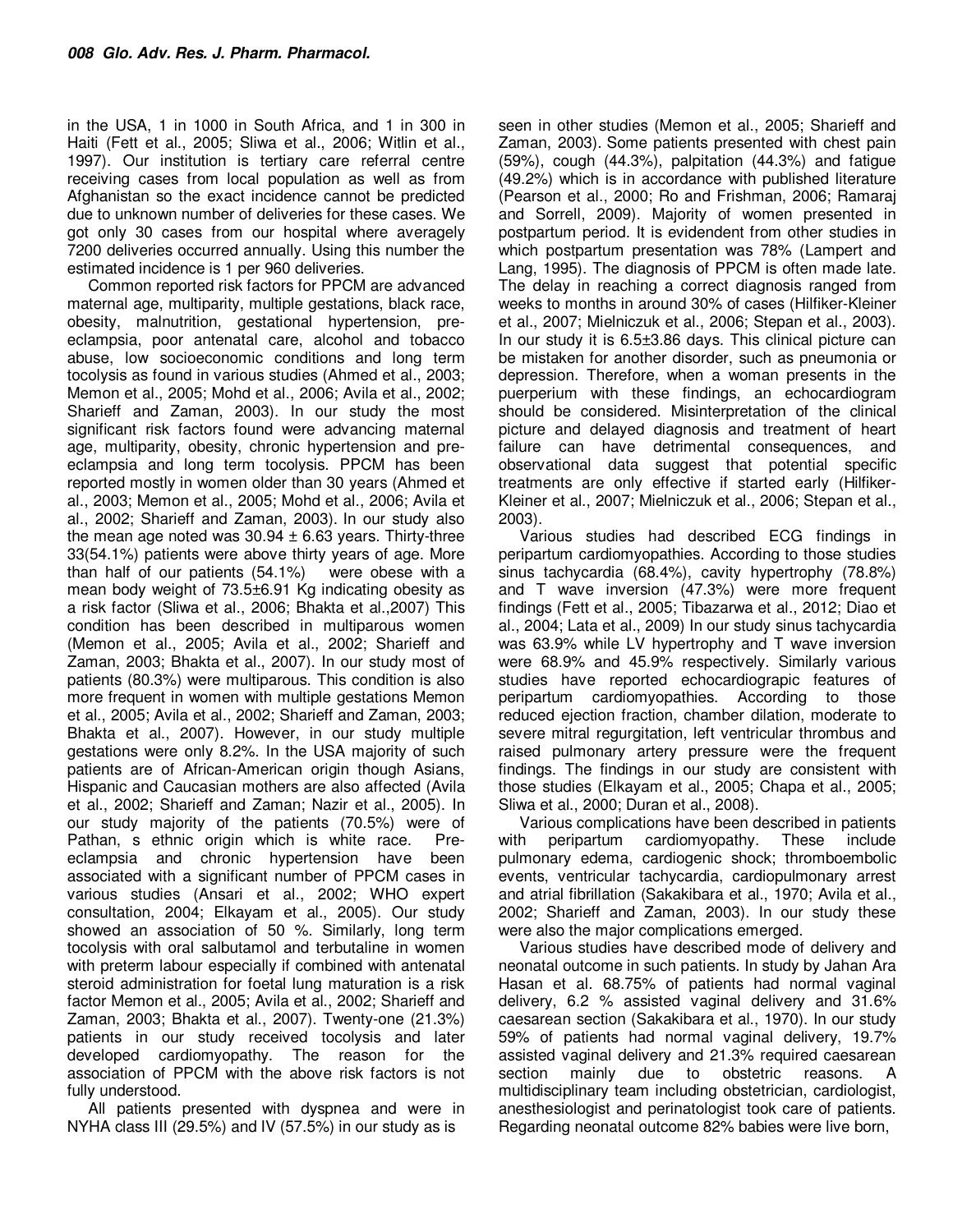and 18% perinatal deaths occurred which is also in accordance with published literature (Sakakibara et al., 1970). Main cause of perinatal deaths were prematurity, IUGR and associated congestive cardiac failure in mothers.

The principles of managing acute HF due to PPCM are no different than those applying to acute HF arising from any other cause and are summarized in the recent ESC/ESICM guidelines (Dickstein et al., 2008). Briefly, rapid treatment is essential, especially when the patient has pulmonary edema and/or hypoxemia. Oxygen should be administered in order to achieve an arterial oxygen saturation of ≥95%, using, where necessary, noninvasive ventilation with a positive end-expiratory pressure of 5–7.5 cm H2O. Intravenous (i.v.) diuretics should be given when there is congestion and volume overload, with an initial bolus of frusimide 20–40 mg i.v. recommended. Intravenous nitrate is recommended (e.g. nitroglycerine starting at 10–20 up to 200 ug/min) in patients with a systolic blood pressure (SBP) >110 mmHg and may be used with caution in patients with SBP between 90 and 110 mmHg (Hasan et al., 2010).

Inotropic agents should be considered in patients with a low output state, indicated by signs of hypoperfusion (cold, clammy skin, vasoconstriction, acidosis, renal impairment, liver dysfunction, and impaired mentation) and those with congestion which persists despite administration of vasodilators and/or diuretics. When needed, inotropic agents (dobutamine and levosimendan) should be administered without unnecessary delay and withdrawn as soon as adequate organ perfusion is restored and/or congestion reduced (Hasan et al., 2010).

If a patient is dependent on inotropes or intra-aortic balloon pump counter pulsation, despite optimal medical therapy, implantation of a mechanical assist device or cardiac transplantation should be considered. Since the prognosis in PPCM is different from DCM with a significant proportion of patients normalizing their LV function within the first 6 months post-partum, an LVassisted device (LVAD) may be considered before listing the patient for cardiac transplantation.<sup>4,44</sup> In our study 37.7%of patients needed intensive care treatment due to pulmonary edema and cardiogenic shock. Some patients needed specialized therapies for heart failure. Five patients needed ICD therapy, 3 patients CRT and 8 needed LV assist device or cardiac transplantation.

Once a patient is stabilized, it should be treated in accordance with the current ESC guidelines for HF (Hasan et al., 2010). It includes use of frusimide, ACE inhibitors, ARBs, spirolactone and beta blockers. Breastfeeding should be discontinued. During pregnancy; the following restrictions to these guidelines apply. Angiotensin-converting enzyme (ACE)-inhibitors and angiotensin-II receptor blocker (ARB) are contraindicated because of serious renal and other foetal toxicity (I-C) (Schaefer, 2003; Cooper et al., 2006). Hydralazine and

long-acting nitrates are considered safe in pregnancy, instead of ACE-inhibitors/ARBs, in patients with PPCM (Moioli et al., 2009). β-blockers have not been shown to have teratogenic effects (Ghuman et al., 2009). β-1 selective drugs are preferred because β-2 receptor blockade can, theoretically, have an anti-tocolytic action. Diuretics should be used sparingly as they can cause decreased placental blood flow.<sup>3, 49</sup> Frusimide and hydrochlorothiazide are most frequently used. Spironolactone is thought to have anti-androgenic effects in the first trimester. Because the effects of eplerenone on the human fetus are uncertain, it should also be avoided during pregnancy (Hasan et al., 2010; Muldowney et al., 2009). Fetotoxicity of warfarin needs to be considered in all patients with PPCM and LVEF <35%. Unfractionated or low-molecular-weight heparin can be used. Fetotoxicity of warfarin needs to be considered ((Hasan et al., 2010). Bromocriptine may be a novel disease-specific treatment for PPCM. Several case reports have suggested that the addition of bromocriptine to standard therapy for HF may be beneficial in patients with acute onset of PPCM (Gouley et al., 1937; Habedank et al., 2008; Meyer et al., 2010; Jahns et al., 2008). In our study patients were frequently treated with the above drugs.

The prognosis for women with PPCM appears to depend on the normalization of left ventricular size and function within 6 months after delivery. In one study, approximately half of 27 women studied had persistent left ventricular dysfunction. In this group, the cardiac mortality rate was 85% over 5 years, compared with the group in whom cardiac size returned to normal, who experienced no reported cardiac mortality in the same time interval (Demakis et al., 1971). A more recent study corroborates these results: 50% (7/14) of patients had dramatic improvement soon after delivery, but 6 of the 7 remaining patients died. Survivors were found to have a higher mean ejection fraction (23% vs. 11%) and smaller mean left ventricular cavity size (5.8 vs. 6.9 cm) at diagnosis (Sutton et al., 1991). In our study recovery as evidenced by improvement in clinical features and normalization of echocardiograpic findings at 12 months was observed in 52.5% of patients. Mean hospital stay was 6.62±2.31 days. Prognosis is related to left ventricular dysfunction at presentation and recovery as shown in various studies. Recovery mostly occurs in first 2 months but it can take 6-12 months as is evident from our study also (Bhakta et al., 2007).

Family-planning counseling is very important as women with PPCM are usually in the middle of family building. Only a few studies have reported on subsequent pregnancies of women with a history of PPCM. In a retrospective investigation, Elkayam et al. studied 44 women with PPCM and a subsequent pregnancy and found that LVEF increased after the index pregnancy but decreased again during the subsequent pregnancy,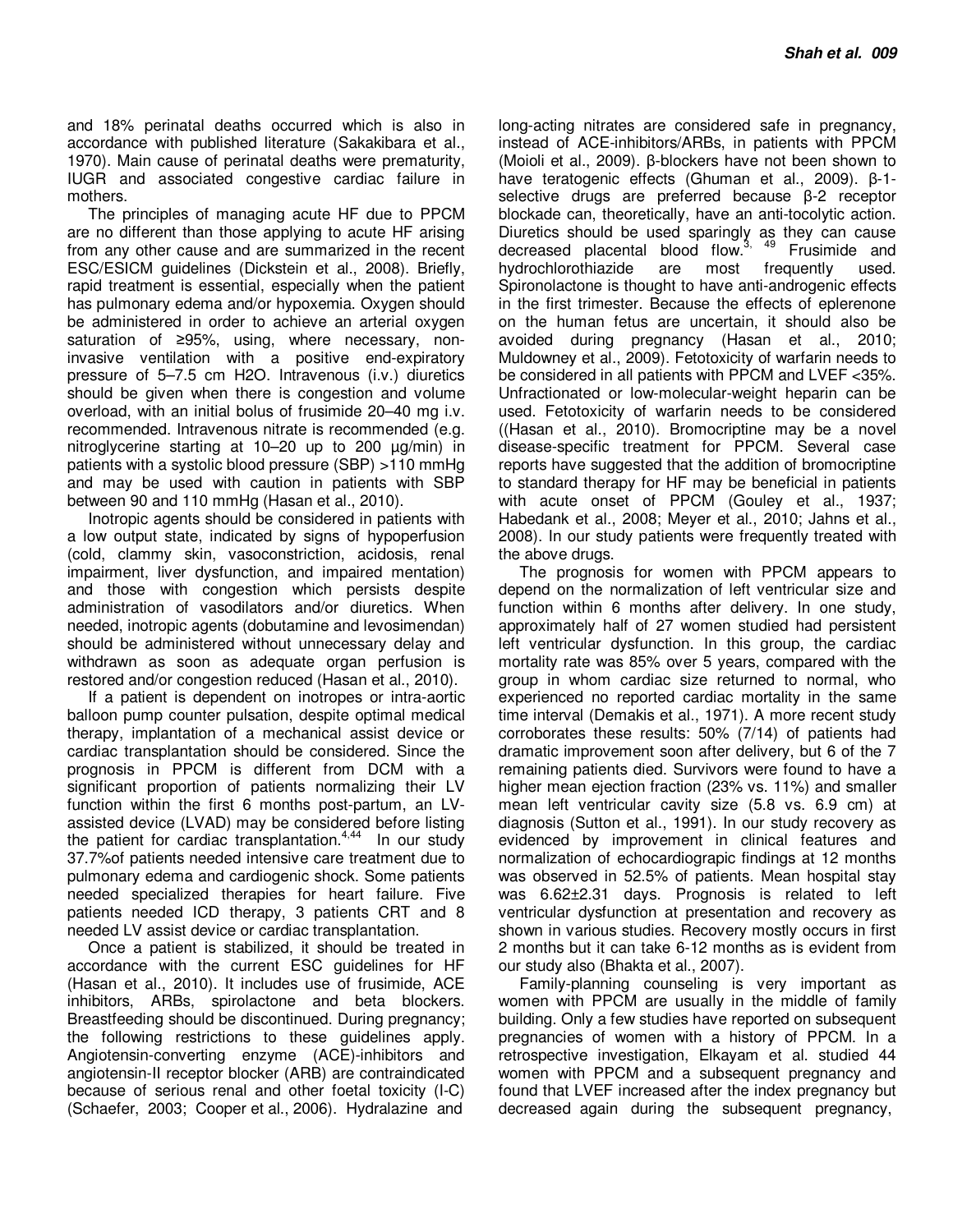irrespective of earlier values. Development of HF symptoms were more frequent in the group where LEVF had not normalized before the subsequent pregnancy (44 vs. 21%). In addition, three of the women with a persistently low LVEF entering the subsequent pregnancy died, whereas none with normalized LVEF died. There was no perinatal mortality. In a retrospective study, Habli et al. compared 70 patients with PPCM, where 21 had a successful subsequent pregnancy, 16 terminated the pregnancy, and the remaining 33 had no subsequent pregnancy. Ejection fraction at diagnosis was higher in those who had a successful subsequent pregnancy, but had no relation to worsening clinical symptoms, which developed in nearly one-third of those patients (Habli et al., 2008). In our study we detected only eight pregnancies in which five were asymptomatic and three developed heart failure. These were those patients who had recovered completely from their initial heart failure.

#### **CONCLUSION**

Peripartum cardiomyopathy (PPCM) is a rare but potentially life-threatening illness. All women having clinical features suggestive of PPCM should be evaluated using echocardiography and modern diagnostic criteria. Standard management of cardiac failure using a multidisciplinary approach should be started. Patients should be followed up for recovery and those with persistent ventricular dysfunction should be properly counseled for contraception and avoidance of pregnancy. Subsequent future pregnancies if occur, should be managed in multidisciplinary units.

#### **ACKNOWLEDGEMENTS**

We are heartedly thankful to following experts for helping us in statistics of this study.

#### **Amjid khan**

Statistical Officer CPSP (Peshawar Branch)

#### **Alamger khan**

Assist Professor, Department of Statistics, University of Peshawar

#### **Waris Khan**

Statistical Officer , Quid-e- Azam College of commerce and business administration, University of Peshawar

#### **Anayat ullah**

Statistical Officer, Department of Statistics, University of Peshawar

#### **REFERENCES**

- Ahmed I, Masroor M, Qamar R, Hashim KA, Sattar A, Imran K, et al. (Provide others authors names) (2003). Risk factors associated with peripartum cardiomyopathy. Pak Heart J. 36:4-8.
- Ansari AA, Fett JD, Carraway RD, Mayne AE, Onlamoon M, Sundstrom JB (2002). Autoimmune mechanisms as the basis for human peripartum cardiomyopathy. Clinical Review Allergy Immunology;23:289-312.
- Avila WS, deCarnelro ME, Tschaen CK, Rossi EG, Grinberg M, Mady C, et al. (Provide others authors names) (2002). Pregnancy and peripartum cardiomyopathy. A comparative and prospective study. Arq Bras Cardiol; 79:489-93.
- Bhakta P, Binay K, Biswan, Banerjee B (2007). Peripartum cardiomyopathy: review of literature. Yonsei Med. Journal. 48:731-47.
- Chapa JB, Heiberger HB, Weinert L, Decara J, Lang RM, Hibbard JU (2005). Prognostic value of echocardiography in peripartum cardiomyopathy. Obstet. Gynecol. 105:1303-8.
- Cooper WO, Hernandez-Diaz S, Arbogast PG, Dudley JA, Dyer S, Gideon PS,et al. (Provide others authors names) (2006). Major congenital malformations after first-trimester exposure to ACE inhibitors. N Engl J Med 2006;354:2443-51.
- Demakis JG, Rahimtoola SH, Meadws WR, Szanto PB, Tobin JR, Meadws WRet al (Provide others authors names) (1971). Peripartum cardiomyopathy. Circulation; 44:964-8.
- Diao M, Diop IB, Kane A, Camara S, Kane A, Sarr M, et al. Electrocardiographic recording of long duration (Holter) of 24 hours during idiopathic cardiomyopathy of the peripartum. Arch Mal Coeur Vaiss 2004;97(1):25-30.
- Dickstein K, Cohen-Solal A, Filippatos G, McMurray JJ, Ponikowski P, Poole-Wilson PA,et al. (Provide others authors names) (2008). ESC guidelines for the diagnosis and treatment of acute and chronic heart failure 2008: the Task Force for the diagnosis and treatment of acute and chronic heart failure 2008 of the European Society of Cardiology. Developed in collaboration with the Heart Failure Association of the ESC (HFA) and endorsed by the European Society of Intensive Care Medicine (ESICM). Eur. J. Heart Fail. 10:933-89.
- Duran N, Gunes H, Duran I, Biteker M, Ozkan M (2008). Predictors of prognosis in patients with peripartum cardiomyopathy. Int J Gynaecol Obstet. 101:137-40.
- Egan DJ, Bisanzo MC, Hutson HR (2009). Emergency department evaluation and management of peripartum cardiomyopathy. J. Emerg Med. 36:141-7.
- Elkayam U, Akhter MW, Singh H, Khan S, Bitar F, Hameed A, et al. (Provide others authors names) (2005). Pregnancy-associated cardiomyopathy: clinical characteristics and a comparison between early and late presentation. Circulation; 111:2050-55.
- Elkayam U, Tummala PP, Rao K, Akhter MW, Karaalp IS, Wani OR, et al. (Provide others authors names). (2001). Maternal and fetal outcomes of subsequent pregnancies in women with peripartum cardiomyopathy. N Engl. J. Med. 344:1567-71
- Fett JD (2008). Understanding peripartum cardiomyopathy, 2008. Int. J. Cardiol; 28:1–2.
- Fett JD, Christie LG, Carraway RD, Murphy JG (2005). Five-year prospective study of the incidence and prognosis of peripartum cardiomyopathy at a single institution. Mayo Clin. Proc. 80:1602-6.
- Ghuman N, Rheiner J, Tendler BE, White WB (2009). Hypertension in the postpartum woman: clinical update for the hypertension specialist. J. Clin. Hypertens (Greenwich) 11:726-33.
- Gouley B, McMillan T, Bellet S (1937). Idiopathic myocardial degeneration associated with pregnancy and especially the puerperium. Am. J. Med. Sci. 19:185-99.
- Habedank D, Kuhnle Y, Elgeti T, Dudenhausen JW, Haverkamp W, Dietz R (2008). Recovery from peripartum cardiomyopathy after treatment with bromocriptine. Eur J Heart Fail 10:1149-51.
- Habli M, O'Brien T, Nowack E, Khoury S, Barton JR, Sibai B (2008). Peripartum cardiomyopathy: prognostic factors for long-term maternal outcome. Am. J. Obstet. Gynecol. 199:415.e1-.e5.
- Hasan JA, Quresh A, Ramejo BB, Kamran A (2010). Peripartum cardiomyopathy characteristics and outcome in a tertiary care hospital. JPMA; 60:377-80.